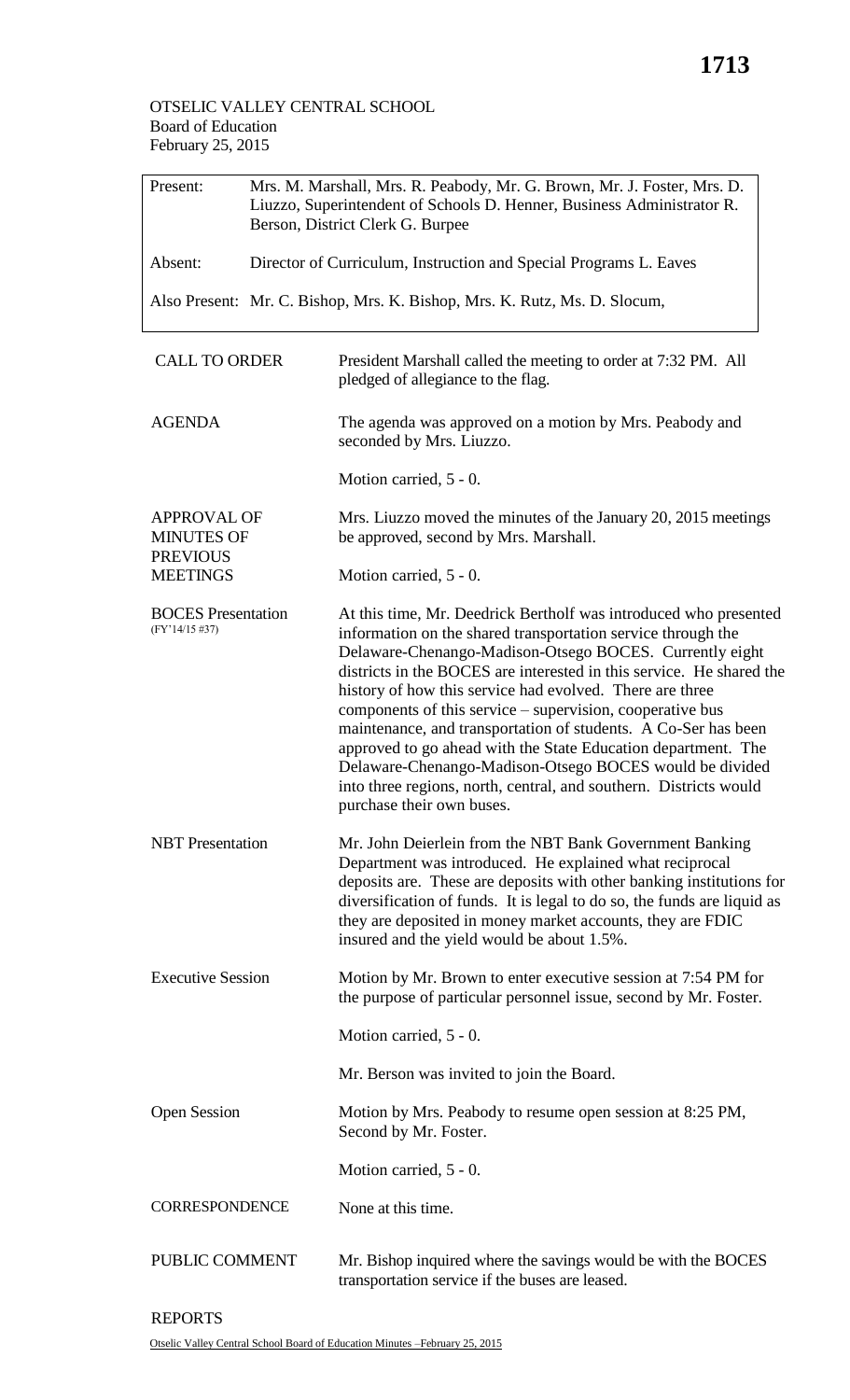| Superintendent's                                                         | Mr. Henner reported on the following:<br>Rural Schools Conference in Cooperstown July 12 through<br>$\bullet$<br>July $14th$ .<br>The GAP Elimination Adjustment and its effect on APPR.<br>$\bullet$<br>Gift from the Booster Club - the group has donated<br>$\bullet$<br>\$10,000.00 to go towards the purchase of lights for the<br>soccer field.<br>International Program – he explained what the international<br>$\bullet$<br>program would entail and how it would benefit Otselic<br>Valley. There is a trip planned to Newcomb Central School<br>in northern New York to observe their program. That school<br>is comparative in size to Otselic Valley. The international<br>program has been very successful there.<br>Tractor Vs. Truck discussion – The older truck needs major<br>$\bullet$<br>repairs that would cost more than the value of the truck A<br>tractor of significant size with a bucket could more than a<br>truck for athletic field work. That work could be done in- |
|--------------------------------------------------------------------------|-------------------------------------------------------------------------------------------------------------------------------------------------------------------------------------------------------------------------------------------------------------------------------------------------------------------------------------------------------------------------------------------------------------------------------------------------------------------------------------------------------------------------------------------------------------------------------------------------------------------------------------------------------------------------------------------------------------------------------------------------------------------------------------------------------------------------------------------------------------------------------------------------------------------------------------------------------------------------------------------------------|
|                                                                          | house as opposed to hiring it out. He recommends<br>purchasing a tractor.<br>Budget Update – He showed an historical tax levy chart.<br>$\bullet$<br>Otselic Valley is in good shape. The fiscal stress is 13%.<br>Several years of one percent tax levy increases aren't good<br>for any district as it leads them down a dark road. He intends<br>to have a question and answer night when the Governor<br>gives better state aid runs.                                                                                                                                                                                                                                                                                                                                                                                                                                                                                                                                                             |
| Director of<br>Curriculum,<br>Instruction and<br><b>Special Programs</b> | None at this time.                                                                                                                                                                                                                                                                                                                                                                                                                                                                                                                                                                                                                                                                                                                                                                                                                                                                                                                                                                                    |
| Interim Principal's                                                      | Mr. Berson reported the following:<br>Explanation of transition to interim principal<br><b>January Regents exams</b><br><b>Chenango County Drug Survey</b><br>$\bullet$<br>Distance Learning and TC3 courses<br>$\bullet$<br>Caitlin Connelly is using GoogleDocs for corresponding<br>$\bullet$<br>with the $7th$ and $8th$ grade parents.                                                                                                                                                                                                                                                                                                                                                                                                                                                                                                                                                                                                                                                           |
| <b>Business</b><br>Administrator's                                       | Mr. Berson reported on the following:<br>O & M Update<br>$\bullet$<br>TRS rate for 2015-16 dropped to 13.26%<br>$\bullet$<br>Gym Floor $-Mr$ . Forth has examined the floor and will be<br>$\bullet$<br>doing more testing in the near future.                                                                                                                                                                                                                                                                                                                                                                                                                                                                                                                                                                                                                                                                                                                                                        |
| Athletic Director's                                                      | Mr. Henner reported the following:<br>The winter sports banquet will be March $16th$ at 6:00 PM.<br>٠<br>The boys' varsity sectional game was February $20th$ in<br>$\bullet$<br>Auburn against Tyburn Academy.<br>The wrestling sectional meets were held at Onondaga<br>$\bullet$<br>Community College. Otselic Valley received the<br>Outstanding Sportsmanship Award for Section III. It was<br>suggested to invite the captains to the next meeting.                                                                                                                                                                                                                                                                                                                                                                                                                                                                                                                                             |
| <b>Committee Reports</b>                                                 | The Safety Committee will meet March 9, 2015 to review<br>evacuation and lockdown drills.                                                                                                                                                                                                                                                                                                                                                                                                                                                                                                                                                                                                                                                                                                                                                                                                                                                                                                             |
| Board Member's                                                           | The following items were discussed:<br>Mrs. Marshall presented Mrs. Peabody with a Board<br>$\bullet$<br>Achievement Award from the New York State School<br>Boards' Association.<br>Mrs. Marshall inquired about holding meetings in<br>$\bullet$                                                                                                                                                                                                                                                                                                                                                                                                                                                                                                                                                                                                                                                                                                                                                    |

Georgetown. It was suggested having the July, August, September, and October meetings in Georgetown,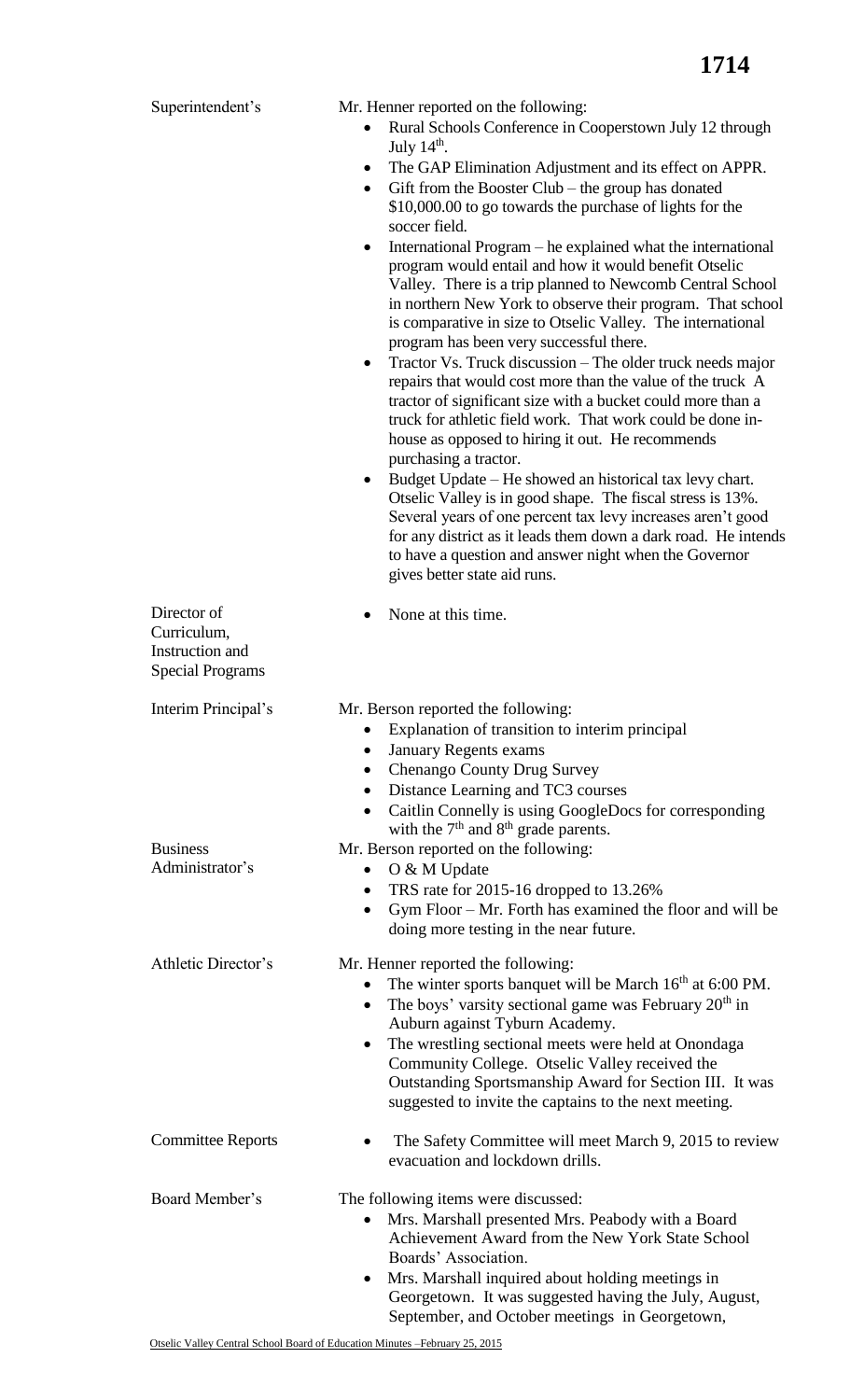|                                                                                                                                                                                                                                                                                               | ٠<br>$\bullet$<br>found it very informative.                                                                                                                                                                                                                                                        | November, December, January, February, and March<br>meetings in South Otselic and the remaining three be<br>alternated between the two sites.<br>Mrs. Peabody reported that the Chenango County School<br>Boards' Association Spring Dinner Meeting will be<br>Tuesday, April 21, 2015 at the Silo Restaurant in Greene.<br>They would like to showcase highlights from the schools<br>and would like to have items from Otselic Valley.<br>Mrs. Peabody attended the meeting dealing with the GEA<br>in Sherburne recently. The theme of the evening was<br>"Promote limitless learning without endless testing." She |                                      |  |  |
|-----------------------------------------------------------------------------------------------------------------------------------------------------------------------------------------------------------------------------------------------------------------------------------------------|-----------------------------------------------------------------------------------------------------------------------------------------------------------------------------------------------------------------------------------------------------------------------------------------------------|------------------------------------------------------------------------------------------------------------------------------------------------------------------------------------------------------------------------------------------------------------------------------------------------------------------------------------------------------------------------------------------------------------------------------------------------------------------------------------------------------------------------------------------------------------------------------------------------------------------------|--------------------------------------|--|--|
| <b>Financial Reports</b><br>$(FY'14/15 - #38)$                                                                                                                                                                                                                                                | Motion by Mr. Brown, to accept the January financial reports as<br>presented. Second by Mr. Foster.                                                                                                                                                                                                 |                                                                                                                                                                                                                                                                                                                                                                                                                                                                                                                                                                                                                        |                                      |  |  |
|                                                                                                                                                                                                                                                                                               | Motion carried, 5 - 0.                                                                                                                                                                                                                                                                              |                                                                                                                                                                                                                                                                                                                                                                                                                                                                                                                                                                                                                        |                                      |  |  |
| <b>UNFINISHED</b><br><b>BUSINESS</b>                                                                                                                                                                                                                                                          | None at this time.                                                                                                                                                                                                                                                                                  |                                                                                                                                                                                                                                                                                                                                                                                                                                                                                                                                                                                                                        |                                      |  |  |
| <b>NEW BUSINESS</b><br>Personnel<br>Recommendations                                                                                                                                                                                                                                           | Motion by Mr. Brown, upon the recommendation of the<br>Superintendent of Schools to appoint the following:                                                                                                                                                                                          |                                                                                                                                                                                                                                                                                                                                                                                                                                                                                                                                                                                                                        |                                      |  |  |
|                                                                                                                                                                                                                                                                                               | <b>Robert Berson</b>                                                                                                                                                                                                                                                                                | Resignation as<br><b>District Treasurer</b>                                                                                                                                                                                                                                                                                                                                                                                                                                                                                                                                                                            | <b>Effective January</b><br>31, 2015 |  |  |
|                                                                                                                                                                                                                                                                                               | Kellie Bishop                                                                                                                                                                                                                                                                                       | Appointment as<br>District Treasurer,<br>at a pro-rated<br>stipend of $$5,000.00$                                                                                                                                                                                                                                                                                                                                                                                                                                                                                                                                      | <b>Effective February</b><br>1, 2015 |  |  |
|                                                                                                                                                                                                                                                                                               | Douglas Day                                                                                                                                                                                                                                                                                         | Resignation as a<br>custodial worker                                                                                                                                                                                                                                                                                                                                                                                                                                                                                                                                                                                   | Effective March 12,<br>2015          |  |  |
|                                                                                                                                                                                                                                                                                               | Second by Mrs. Liuzzo.                                                                                                                                                                                                                                                                              |                                                                                                                                                                                                                                                                                                                                                                                                                                                                                                                                                                                                                        |                                      |  |  |
|                                                                                                                                                                                                                                                                                               | Motion carried, 5 - 0.                                                                                                                                                                                                                                                                              |                                                                                                                                                                                                                                                                                                                                                                                                                                                                                                                                                                                                                        |                                      |  |  |
| Committee on Special<br>Education<br>Recommendations                                                                                                                                                                                                                                          | Motion by Mrs. Peabody, upon the recommendation of the<br>Superintendent of Schools, to accept the recommendations of the<br>Committee on Special Education resulting from the meetings on<br>January 16, 2015. Second by Mrs. Marshall.                                                            |                                                                                                                                                                                                                                                                                                                                                                                                                                                                                                                                                                                                                        |                                      |  |  |
|                                                                                                                                                                                                                                                                                               | Motion carried, 5 - 0.                                                                                                                                                                                                                                                                              |                                                                                                                                                                                                                                                                                                                                                                                                                                                                                                                                                                                                                        |                                      |  |  |
| <b>MPR</b> Reconstruction<br><b>Bid Award</b>                                                                                                                                                                                                                                                 | Motion by Mrs. Marshall, upon the recommendation of the<br>Superintendent of Schools to award the bid for the MPR<br>reconstruction project bid to Syracuse Scenery and Stage Lighting<br>Con. Inc., 101 Monarch Street, Liverpool, NY 13088 in the amount<br>of \$72,600.00. Second by Mr. Foster. |                                                                                                                                                                                                                                                                                                                                                                                                                                                                                                                                                                                                                        |                                      |  |  |
|                                                                                                                                                                                                                                                                                               | Motion carried, 5 - 0.                                                                                                                                                                                                                                                                              |                                                                                                                                                                                                                                                                                                                                                                                                                                                                                                                                                                                                                        |                                      |  |  |
| Acceptance Of Gift to<br>Motion by Mrs. Liuzzo, upon the recommendation of the<br>the School<br>Superintendent of Schools, to accept to gift from the Otselic Valley<br>Booster Club in the amount of \$10,000.00 to be used towards the<br>purchase of portable lights. Second by Mr. Brown. |                                                                                                                                                                                                                                                                                                     |                                                                                                                                                                                                                                                                                                                                                                                                                                                                                                                                                                                                                        |                                      |  |  |
|                                                                                                                                                                                                                                                                                               | Motion carried, 5 - 0.                                                                                                                                                                                                                                                                              |                                                                                                                                                                                                                                                                                                                                                                                                                                                                                                                                                                                                                        |                                      |  |  |
| Motion by Mr. Foster, upon the recommendation of the<br>Delaware-Chenango-<br>Madison-Otsego<br>Superintendent of Schools to join the Delaware-Chenango-Madison-                                                                                                                              |                                                                                                                                                                                                                                                                                                     |                                                                                                                                                                                                                                                                                                                                                                                                                                                                                                                                                                                                                        |                                      |  |  |